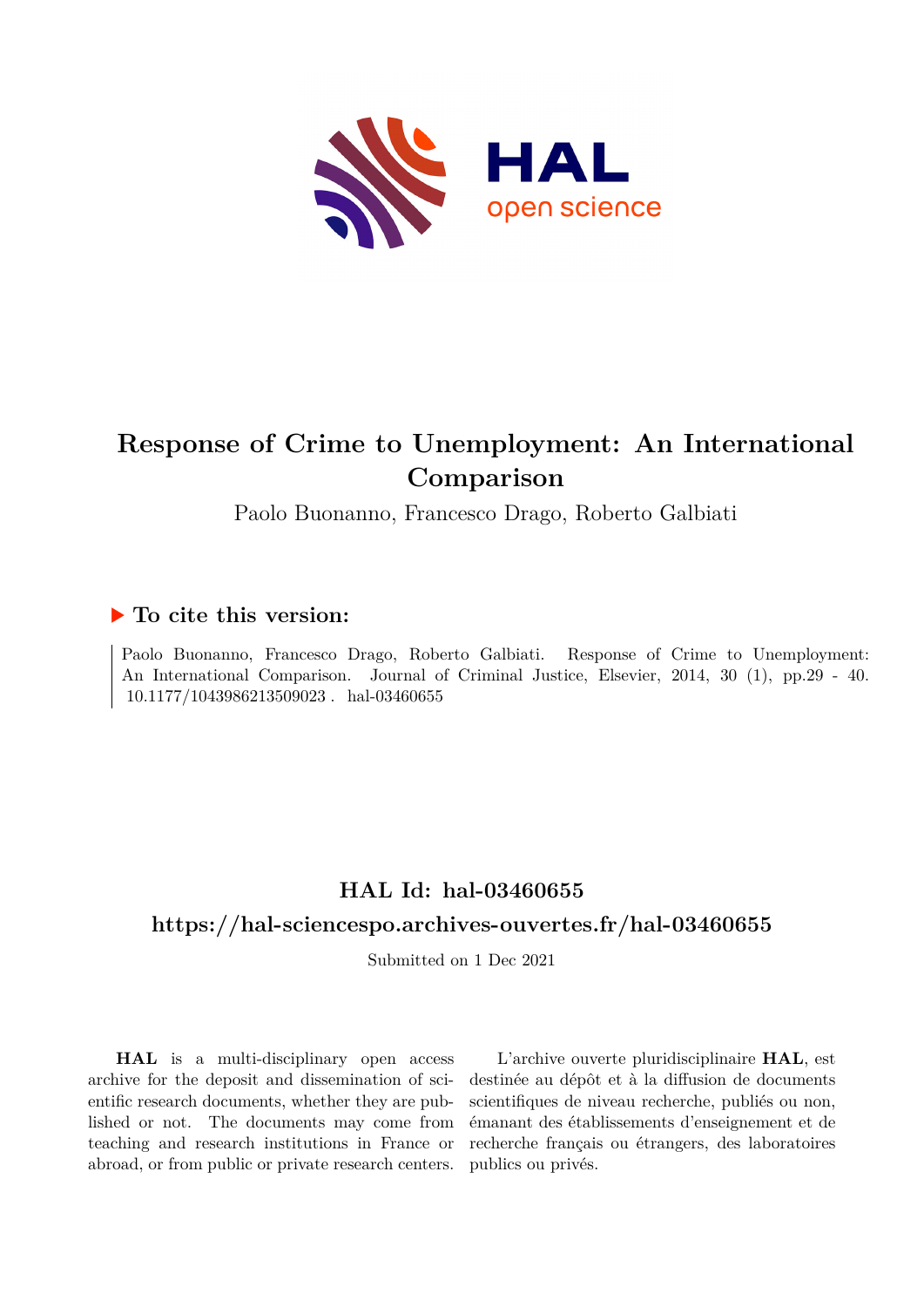# **Response of Crime to Unemployment: An International Comparison**

# Paolo Buonanno<sup>1</sup>, Francesco Drago<sup>2</sup>, and Roberto **Galbiati3**

## **Abstract**

This article studies crime rates' response to economic conditions. Using a longitudinal data set covering about 20 countries over the period 1970-2010, we investigate whether crime rates respond asymmetrically to increases in unemployment and recoveries in economic conditions. We find a positive response of crime rates on variation in unemployment rates, but we do not find compelling evidence of asymmetric responses to positive and negative variations in the economic cycle.

#### **Keywords**

crime, unemployment, economic cycle

# **Introduction**

Understanding how crime rates respond to strong variations in economic conditions is an important and interesting task for economists, social scientists, and policy makers alike. Theoretically, several possible linkages between economic conditions and crime exist. On the one hand, during recessions, unemployment increases and wages may fall lowering the opportunity cost of time spent in criminal activity as suggested in the basic economic model of crime (Becker, 1968) and remarked in some of the first empirical papers on the topic (Machin & Meghir, 2004; Raphael & Winter-Ebmer, 2001). On the other hand, during the recession, younger people could migrate abroad, thus reducing the share of the population more prone to crime. Moreover, during

<sup>1</sup>University of Bergamo, Italy 2University of Naples Federico II, Italy 3OSC-CNRS and Sciences Po, Paris, France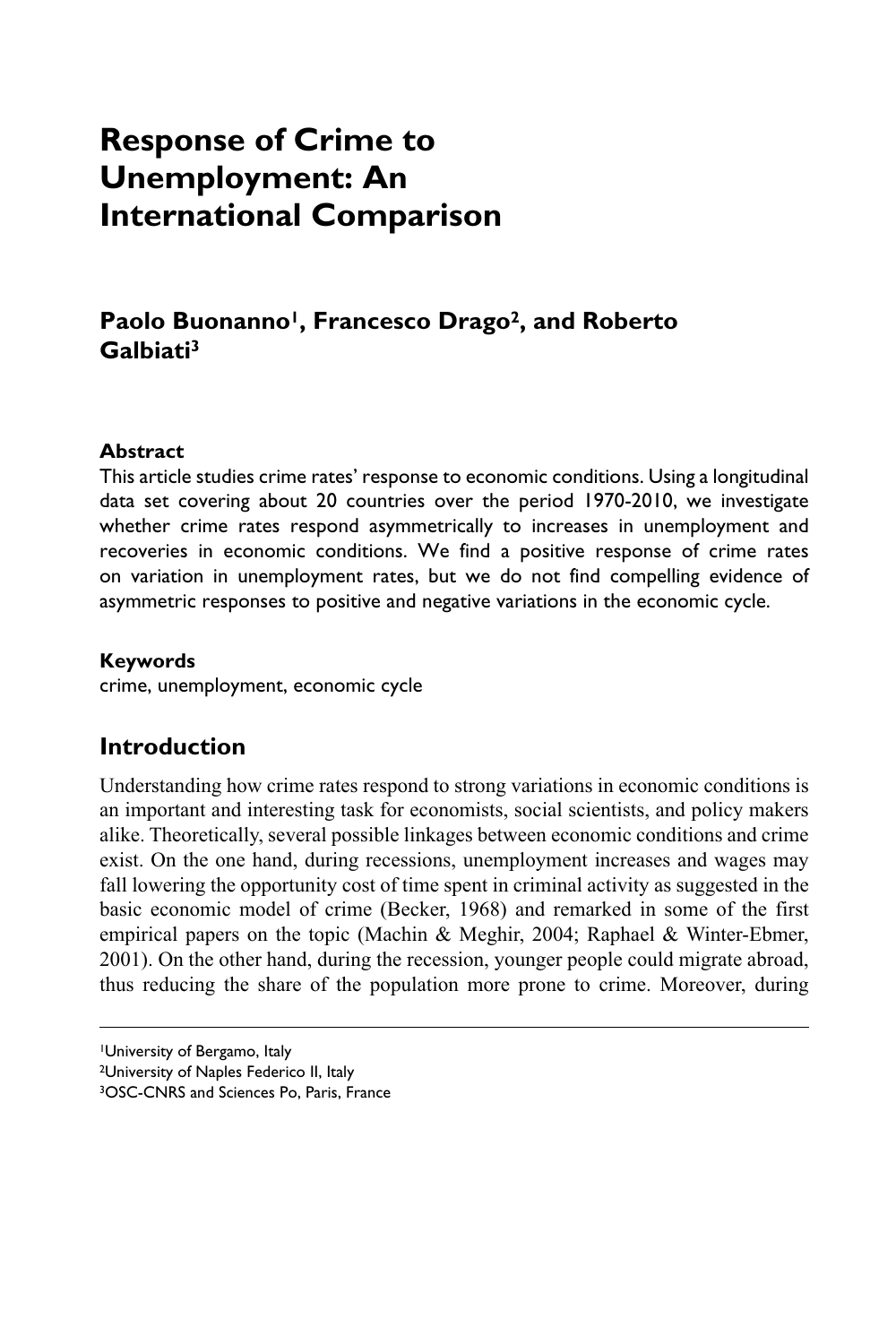recessions, both the quality of criminal opportunities and the consumption of criminogenic commodities such as alcohol should reduce by lowering crime rates. This nonexhaustive list shows that theory is of little help to formulate clear-cut predictions about the impact of economic downturns on crime. Overall, the impact of economic crises and crime rates remains an empirical question, which is even more interesting in the light of the recent great recession. Researchers during the last decades have looked more systematically for empirical answers. Unfortunately on the empirical side, identifying the impact of economic downturns on crime is perhaps even more challenging than making sound theoretical predictions.

The first empirical challenge reflects the reason why it is interesting to study the link between economic conditions and crime: they might respond to each other. In fact, a positive correlation between economic downturns and crime rates might simply be driven by reverse causality. A second crucial empirical challenge concerns the choice of the relevant variable of interest. One option is focusing on aggregate macroeconomic indicators such as the gross domestic product (GDP). Following this option, we would focus on the main variable defining a recession. Nonetheless, finding plausibly exogenous source of variation allowing us to identify the impact of GDP would be extremely difficult. Moreover, using such a reduced form-macro approach, we could erroneously reach the conclusion that economic conditions do not affect crime if the overall macro-measures are linked to variations of other variables that affect crime rates in different ways, thus compensating each other. A second option would be focusing on other variables that are affected by economic crises, such as unemployment rate, and that in turn have a more direct theoretical link with crime rates. Such an approach has the double advantage of making identification easier and of isolating more clearly some of the possible channels linking economic conditions and crime. In addition, such an exercise would make it easier, linking the econometric analysis to policy recommendations. Thus in this article, we opt for this second approach by focusing on the effect of unemployment on crime. In our exercise, we will take a particular angle of analysis: We will test whether crime rates respond symmetrically or asymmetrically to variations in unemployment. Specifically, we test whether crime rates respond in the same way to changes in unemployment rate during recoveries and recessions or whether the response is asymmetric. Indeed, we may expect that, for example, crime rates are more sensitive to unemployment rate during recessions rather than during recoveries.

Our exercise builds upon the empirical strategy recently proposed by Mocan and Bali (2010). We will use a longitudinal data set covering 18 countries and several types of crimes (total crime, homicide, burglary, and robbery) since 1970. Our panel data structure will let us control for country and time fixed-effects and for county-specific time trends, thus absorbing heterogeneity over different dimensions. Moreover, we will add a set of controls for other potential determinants of crime. As pointed out by Mocan and Bali, there are different reasons why crime might respond asymmetrically to changes in unemployment rates. One has been stressed by Mocan, Naci, Billups, and Overland (2005): If individuals enter criminal markets during economic downturns, their criminal skills improve while the skills that can plausibly be used in legal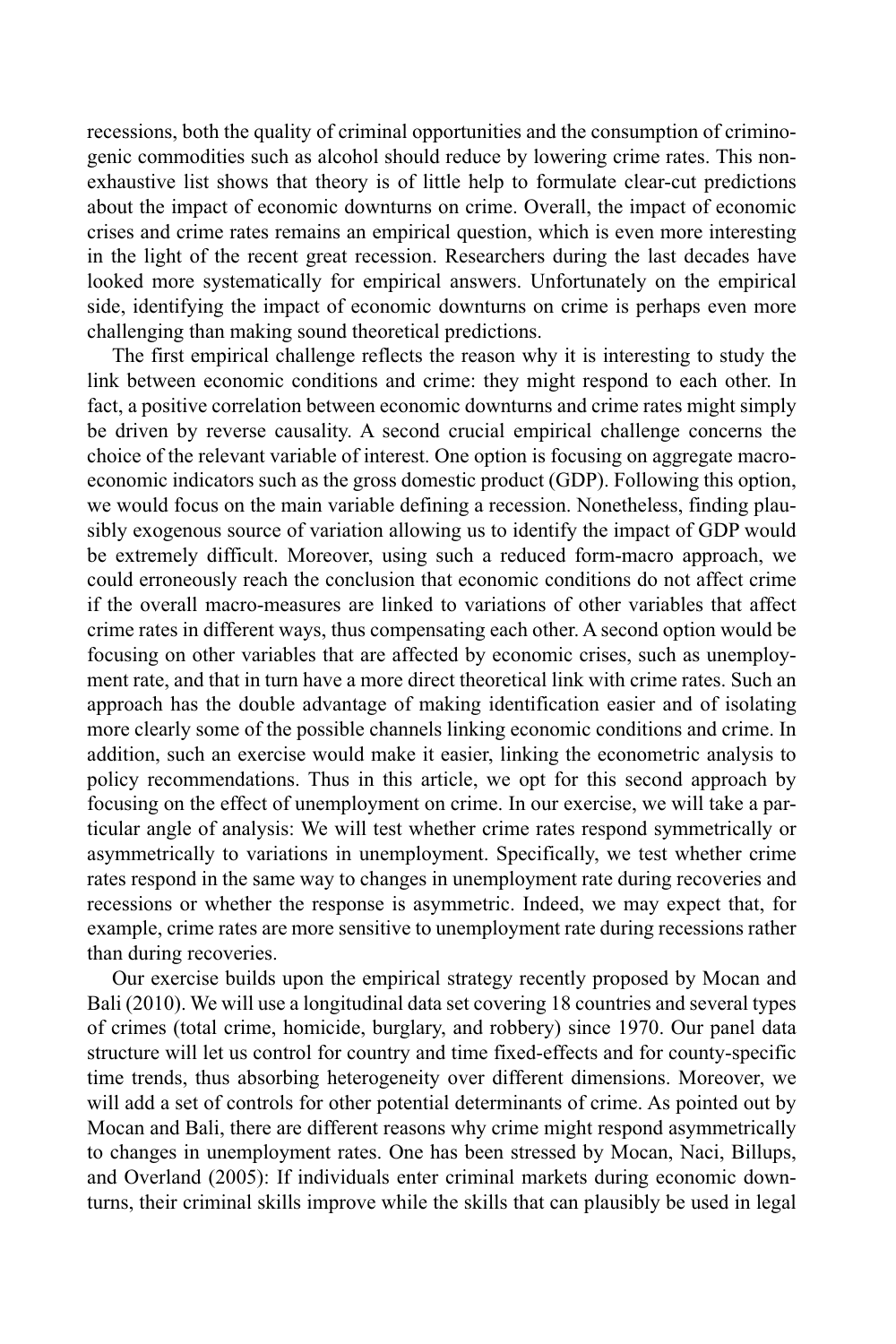markets deteriorate, when the cycle reverts it will then take time to recover the lost skills and this would cause some hysteresis in crime. A second reason why crime rates might not react to unemployment rate growth and reduction in the same way relates to the criminal justice system congestion and general equilibrium effects (Drago  $\&$ Galbiati, 2012; Galbiati & Zanella, 2012). If crime increases during economic downturn as a response to unemployment and criminal justice system, resources devoted to deterrence do not react fast, the increase in crime rates might induce some congestion in the system, thus reducing its deterrence capacity and implying a further increase in crime rates. When the unemployment cycle reverts, as the criminal justice system keeps on suffering some congestion, crime rates might not show immediate contraction. Thus, for these simple and other possible reasons, it is worth separating unemployment growth from unemployment reduction in the analysis of their link with crime rates.

Our results show that unemployment rates have a substantial effect on crime. For example, in our preferred estimation, a one percentage point increase in unemployment increases total crime by 1.3% and homicide rate by 1.7%. On the other side, a one percentage point decrease in unemployment rate lowers total crime rate by 1.7% and homicide rate by 1.8%. However, we do not find compelling evidence that crime response to unemployment is asymmetric in the way suggested by Mocan and Bali (2010). These estimates are important also in the light of the great recession. In the sample of the countries analyzed in the article, the increase in the unemployment rate from 2009 to 2012 has been of about four percentage points. Using our estimates, the total crime and the homicide rates increased by 5.2% and 6.8%, respectively, due to the increase in the unemployment rate.

This is not the first article focusing on the effect of economic downturn on crime. As we have already pointed out, the closest article to ours is Mocan and Bali (2010), that is the first documenting the asymmetric response of crime to changes in unemployment rates. While we build on Mocan and Bali's empirical strategy, we use a different data set for our empirical exercise. Mocan and Bali resort to within country U.S. data, whereas our article exploits a data set that allows international comparison. Our exercise therefore takes a different macro-perspective. In a previous article, Buonanno, Drago, Galbiati, and Zanella (2011) have analyzed the impact of unemployment on crime using a cross-country longitudinal data set and, without disentangling asymmetric responses, they find no effect of unemployment on aggregate crime rates. This finding remarks the interest of disentangling potential asymmetric effects of unemployment on crime.

Other interesting studies focusing on the effects of unemployment on crime using panel data at the state or regional level are Raphael and Winter-Ebmer (2001); Gould, Weinberg, and Mustard (2002); Oster and Agell (2007); Lin (2008); and Fougère, Kramarz, and Pouget (2009). All these articles seem to reach a consensus that increasing unemployment contributes to rise in property crimes (although the magnitude is not large) and does not significantly affect violent crimes. They are nonetheless unable to provide some information about asymmetries in the responses of crime rates to different stages of the cycles.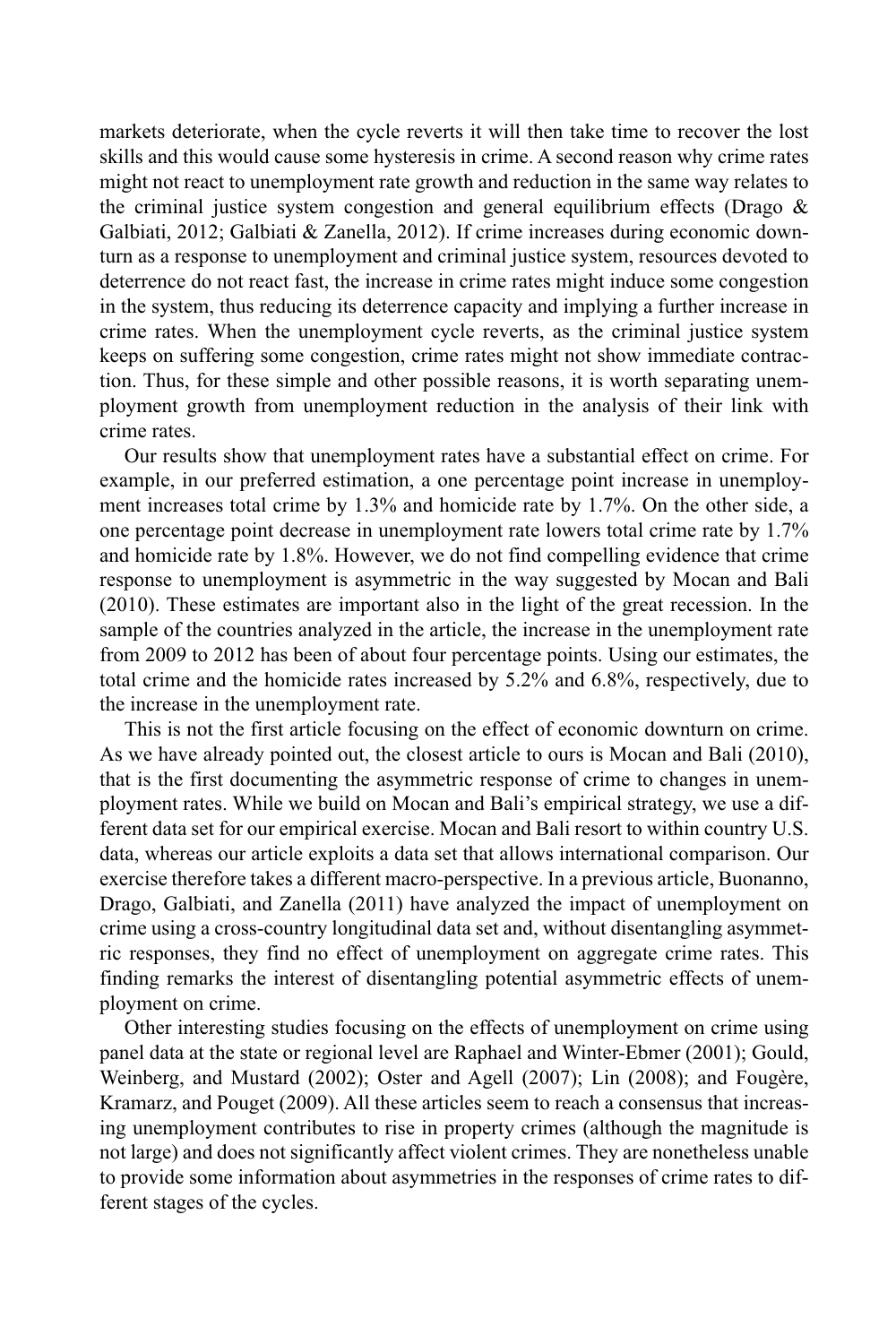More in general, some other articles have focused on the aggregate impact of economic shocks and/or the business cycle on crime. One of the first articles in the field is Cook and Zarkin (1985), finding that property crimes' trends in the United States are countercyclical. While all these articles use contemporary data, recently some articles have resorted to historical data. In particular, Bignon, Caroli, and Galbiati (2011) resort to data on criminal records collected by the French Ministry of Justice starting in the 19th century and use the phylloxera crisis that burst in France in the second half of the 19th century to identify the impact of economic downturns in France. Mehlum, Miguel, and Torvik (2006) instead estimate the impact of poverty on crime in 19th century Bavaria (one of the German states). The authors use rainfall as an instrumental variable for rye prices and show that an increase in rye prices following bad weather conditions induces an increase in property crime and leads to significantly less violent crime. Traxler and Burhop (2010) replicate the exercise by Mehlum et al. for Prussia and find similar results.

Finally, while our article focuses on comparison between developed countries, some recent articles have focused on the impact of economic downturns in developing countries. In particular, Miguel (2005) resorts to survey data on rural Tanzania to show that the killing of "witches" (i.e. old women) increases in times of extreme weather events leading to floods and droughts. Fafchamps and Minten (2006) exploit an exogenous cut in fuel supply in rural Madagascar following a disputed presidential election to identify the effects of a massive increase in poverty and transport costs. Using original survey data collected in 2002, they find that crop theft increases with transitory poverty. Theft thus appears to be used by some of the rural poor as a risk coping strategy.

# **Empirical Strategy**

As discussed in the "Introduction," the impact of unemployment on crime may be asymmetric. The standard empirical analysis assumes a symmetric relationship between job market opportunities (i.e. unemployment rate) and criminal activity. In other words, the effect on criminal activity of an increase in unemployment is equal to the effect on crime of a decrease in unemployment. As in Mocan and Bali (2010), in order to account for asymmetric response of crime to changes in unemployment rates (source: OECD statistics), we construct two variables URate+ and URate− defined in equation (1) as follows:

> $\text{URate}_{t}^{+} = \text{URate}_{t} \text{ if } \text{URate}_{t} > \text{URate}_{t-1}$  $\text{URate}_{t}^{+} = 0$  if  $\text{URate}_{t} < \text{URate}_{t-1}$  $\text{URate}_{t}^{-} = 0 \text{ if } \text{URate}_{t} < \text{URate}_{t-1}$  $URate<sub>t</sub><sup>-</sup> = 0$  if  $URate<sub>t</sub> > URate<sub>t-1</sub>$

We estimate the relationship between labor market opportunities and crime using cross-country annual panel data, focusing on total crime rate and homicide rate.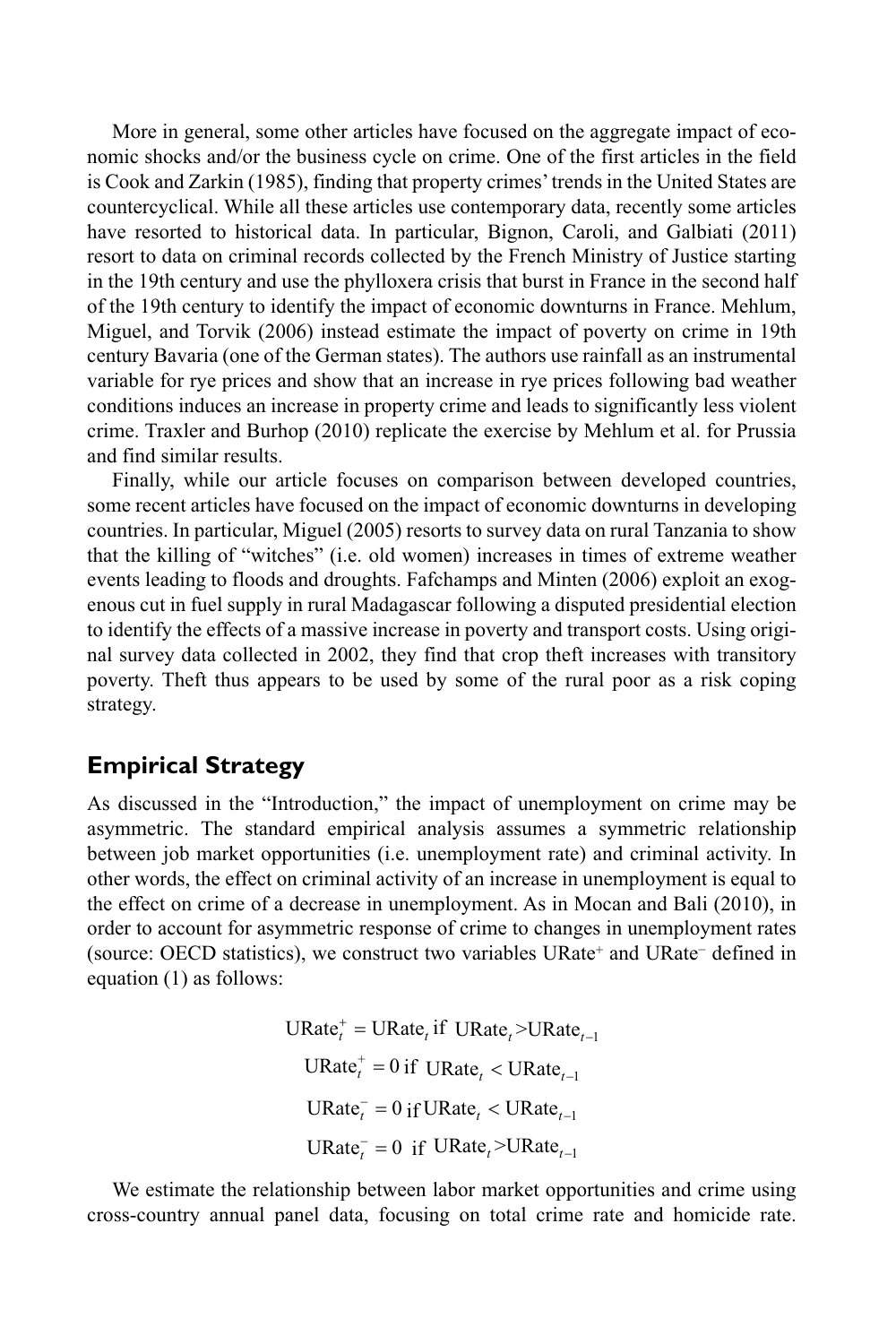Nevertheless, we also consider the asymmetric impact of unemployment on other categories of property crimes. Our estimating equation (equation [2]) is as follows:

$$
crime_{it} = \beta_0 X_{it} + \beta_1 \text{URate}_{it}^+ + \beta_2 \text{URate}_{it}^- + \gamma_i + \phi_t + t \chi_i + \varepsilon_{it},
$$

where *crime<sub>it</sub>* represents crime rate in country *i* at time *t*,  $X_i$  are standard controls for country characteristics. Our list of control variables is likely to be incomplete, as it is impossible to control for all factors affecting crime. Thus, to control for unobserved factors, we exploit the panel structure of our data set and include country-specific effects (γ*<sup>i</sup>* ). We also include year dummies (φ) in order to control for exogenous shocks in crime rates that are common to all countries. Moreover, as a robustness check, we add to our econometric specification linear specific time trends to control for variation in within-country crime rates due to unobserved country-specific determinants (see Raphael & Winter-Ebmer, 2001). More precisely, in the regression model, *t* is a linear polynomial in time. Finally,  $\varepsilon_{it}$  is an error term. We are mainly interested in estimating the coefficients  $β_1$  and  $β_2$ .

## **Data**

Measuring crime is a challenging and crucial task, as it is a necessary condition for a correct assessment of crime trends and their determinants. In a cross-country framework, two kinds of issues need to be considered.

First, reported crimes underestimate the true (unobserved) number of committed crimes, which may bias econometric estimates of the effect of those determinants of criminal activity that are correlated with the extent of underreporting. This problem is well known in the crime literature and it is usually dealt with by taking logarithms of crime rates and exploiting the panel structure of data to include fixed effects for geographical areas and time periods; see, for instance, Ehrlich (1996), Levitt (1996), Gould et al. (2002), Oster and Agell (2007), and Fougère et al. (2009). This approach sweeps out measurement errors that are constant within geographical areas (over time) or within periods (across areas). Another issue is that reporting rates differ across countries and vary over time in a non-uniform way, as it is suggested by comparing data from surveys of victims and from reports to the police (see, for instance, Soares, 2004 and van Dijk, van Kesteren, & Smit, 2007). One may wonder whether different and varying reporting rates bias the picture we want to render. This is not a concern when doing inference as far the standard econometric techniques take into account systematic measurement errors (employing country fixed-effects, year fixed-effects, and country-specific trends absorbs the resulting variation). However, a bias could be present when looking at plain sample statistics.<sup>1</sup>

A second important issue in using criminal statistics is related to crime classification. Indeed, the classification of crimes may vary across countries, because of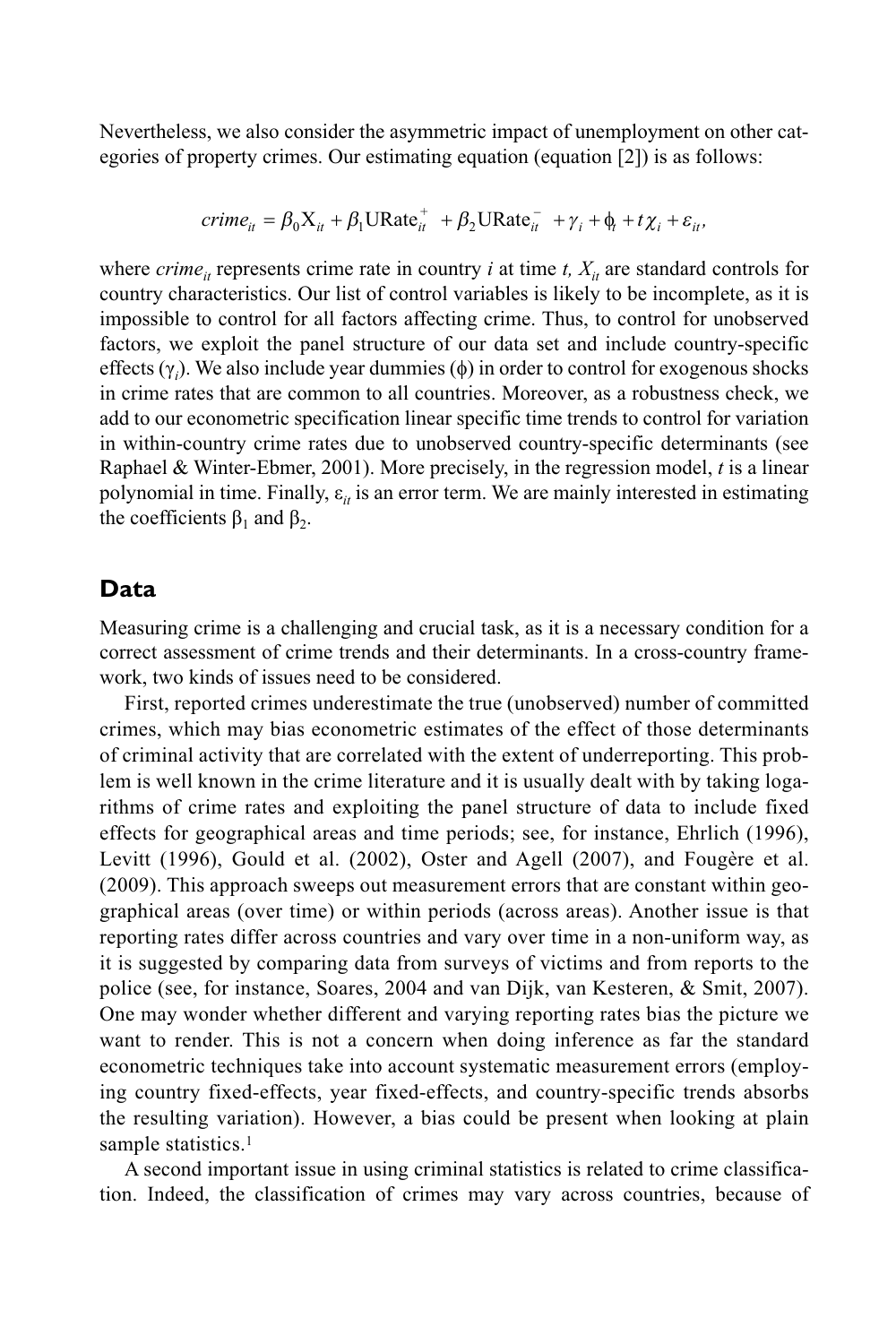| Variable           | <b>Observations</b> | M          | SD        | Minimum   | <b>Maximum</b> |
|--------------------|---------------------|------------|-----------|-----------|----------------|
| URate <sup>+</sup> | 697                 | 3.786      | 4.606     | 0.000     | 24.171         |
| URate <sup>-</sup> | 697                 | 3.263      | 4.344     | 0.000     | 22.964         |
| Total crime rate   | 621                 | 6.012.081  | 3.424.091 | 1.017.875 | 51,225.230     |
| Homicide rate      | 598                 | 1.774      | 1.771     | 0.155     | 10.140         |
| Burglary rate      | 339                 | 454.909    | 330.967   | 14.000    | 1,670.241      |
| Robbery rate       | 303                 | 111.781    | 74.972    | 5.515     | 292.951        |
| Density            | 697                 | 126.435    | 119.722   | 2.391     | 491.580        |
| <b>Males 15-29</b> | 697                 | 3.720      | 0.438     | 2.813     | 4.931          |
| GDP growth rate    | 697                 | 0.026      | 0.029     | $-0.106$  | 0.128          |
| Real GDP           | 697                 | 25.062.310 | 7.928.599 | 7.768.610 | 51.791.630     |

**Table 1.** Descriptive Statistics.

*Note.* GDP = gross domestic product.

different criminal codes. For instance, an act that is a property crime in Country A may be classified as a violent crime in Country B. As a consequence, if one wants to work with a homogeneous measure of crime rates across these different countries, it is required to use a measure that is unaffected both by underreporting and classification issues.

For all the above reasons, in this article we will use the total number of homicides reported to the police per 100,000 inhabitants as main measure of criminal activity.2 This choice is dictated by the fact that homicides suffer much less underreporting and are more uniformly classified across countries. We also employ the total number of crimes (of any kind) recorded by the police that is the measure we use in Buonanno et al. (2011). In addition, we consider also more detailed crime category: burglary and robbery. Unfortunately, homogeneous and reliable data are available for these categories only from 1993.3

We collected data on crime and the explanatory variables of interest for EU15 countries (Austria, Belgium, Denmark, Finland, France, Germany, Greece, Ireland, Italy, Netherlands, Portugal, Spain, Sweden, United Kingdom with the exception of Luxembourg) and Norway, Canada, and the United States from 1970 to 2010. All explanatory variables are also normalized by the size of the population.

Our data set also includes a set of socioeconomic and demographic variables that are likely to be correlated with crime rates and therefore are included in the set of controls. Summary statistics are presented in Table 1. Demographic variables include the share of men aged 15 to 29 years from OECD statistics. Young men are thought to be more prone to engage in criminal activities than the rest of the population (Freeman, 1996; Grogger, 1995). Specifically, it is well known in criminology that young males are statistically more likely to be offenders than any other demographic group. Levitt and Lochner (2001) note that 18-year-old individuals are five times more likely to be arrested for a property crime in the United States than their 35-year-old counterparts. Turning to the socioeconomic variables, we include lagged real GDP per capita, obtained from the Penn World Tables (PWT), and the lagged GDP growth rate, coming from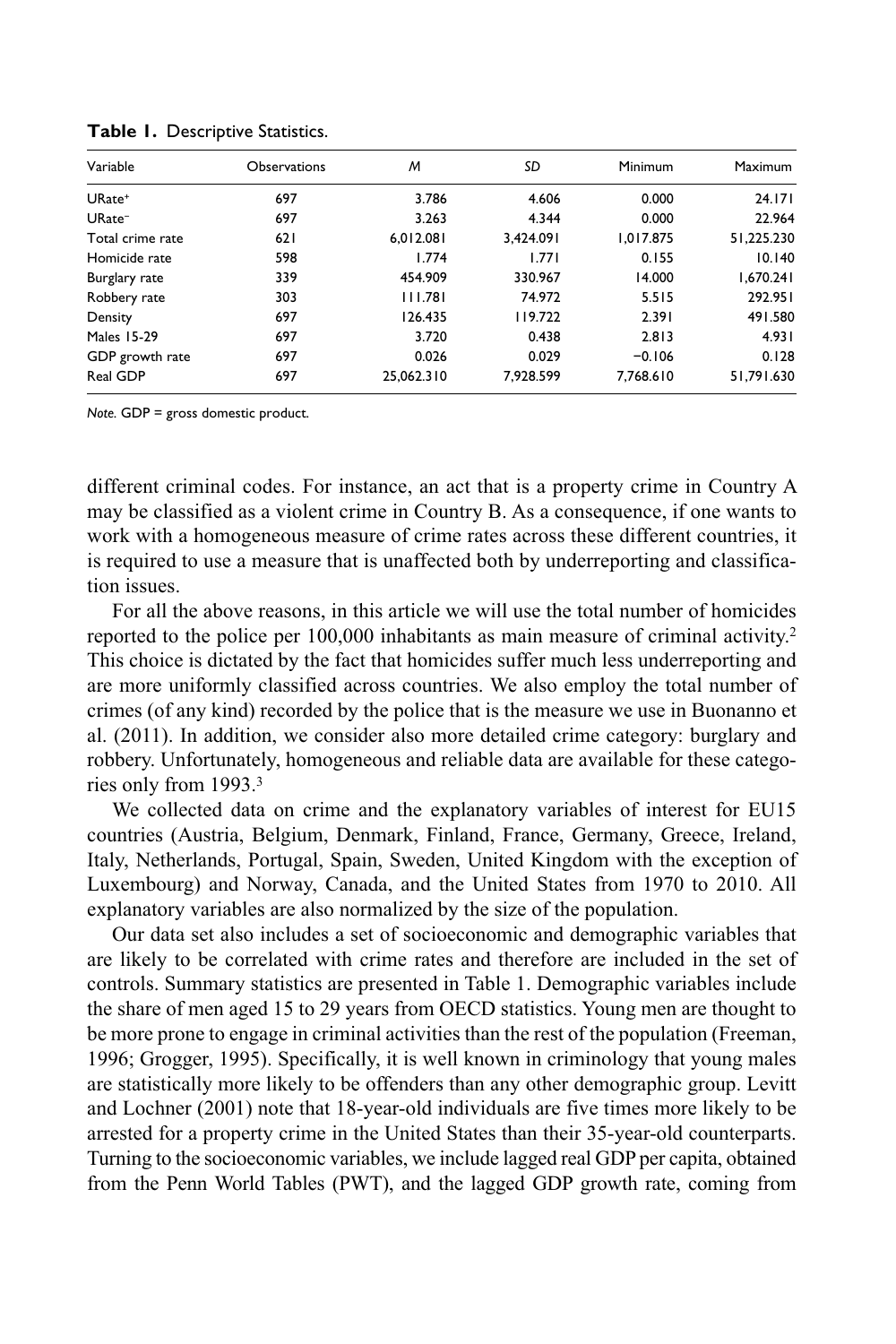|                     | (1)        | (2)         | (3)        | (4)        |
|---------------------|------------|-------------|------------|------------|
| $URate+$            | $0.036***$ | $-0.038***$ | $0.013***$ | $0.009***$ |
|                     | (0.003)    | (0.006)     | (0.004)    | (0.003)    |
| $URate^-$           | $0.044***$ | $-0.036***$ | $0.018***$ | $0.013***$ |
|                     | (0.004)    | (0.006)     | (0.004)    | (0.004)    |
| Density             |            |             | $0.006***$ | $0.009**$  |
|                     |            |             | (0.001)    | (0.004)    |
| <b>Males 15-29</b>  |            |             | $0.086***$ | 0.034      |
|                     |            |             | (0.026)    | (0.027)    |
| Real GDP            |            |             | 0.052      | $-0.000$   |
|                     |            |             | (0.038)    | (0.024)    |
| GDP growth rate     |            |             | 0.239      | $-0.286$   |
|                     |            |             | (0.490)    | (0.409)    |
| <b>Observations</b> | 582        | 582         | 582        | 582        |
| R <sup>2</sup>      | .827       | .307        | .883       | .945       |
| Country FE          | Y          | N           | Y          | Y          |
| Time FE             | N          | Y           | Y          | Y          |
| Linear trend        | N          | N           | N          | Y          |
| No. of countries    | 17         | 17          | 17         | 17         |

**Table 2.** Total Crime.

Significance levels: \*10%. \*\*5%. \*\*\*1%.

OECD statistics. These factors proxy for the general level of prosperity in each country and, thus, for legitimate and illegitimate earning opportunities (Ehrlich, 1973). Moreover, both GDP and GDP growth rate allow us to control for the economic cycle. Finally, we include population density. It is well documented that the incidence of crime is higher in densely populated areas than in sparsely populated areas (Glaeser & Sacerdote, 1999). Several reasons may determine this relation: in a dense area, the pool of potential victims is larger, in a dense area criminals could better exploit criminal networks, and finally dense areas may present scale economics crime (e.g., due to lower search costs).

## **Results**

We estimate the model presented in equation (2), where the dependent variables are total crime rate, homicide rate, burglary rate, and robbery rate. As it is standard in the literature, we use the logarithm of these variables. Whereas the measures for unemployment are defined as described in equation (1).

Our empirical findings are presented in Tables 2 to 5. All specifications include country fixed-effects and, where specified, year fixed-effects and a linear countryspecific time trend. In column 1 of all tables, we report the results where crime rate is explained by URate<sup>+</sup> and URate<sup>−</sup> only (together with country fixed-effects). A one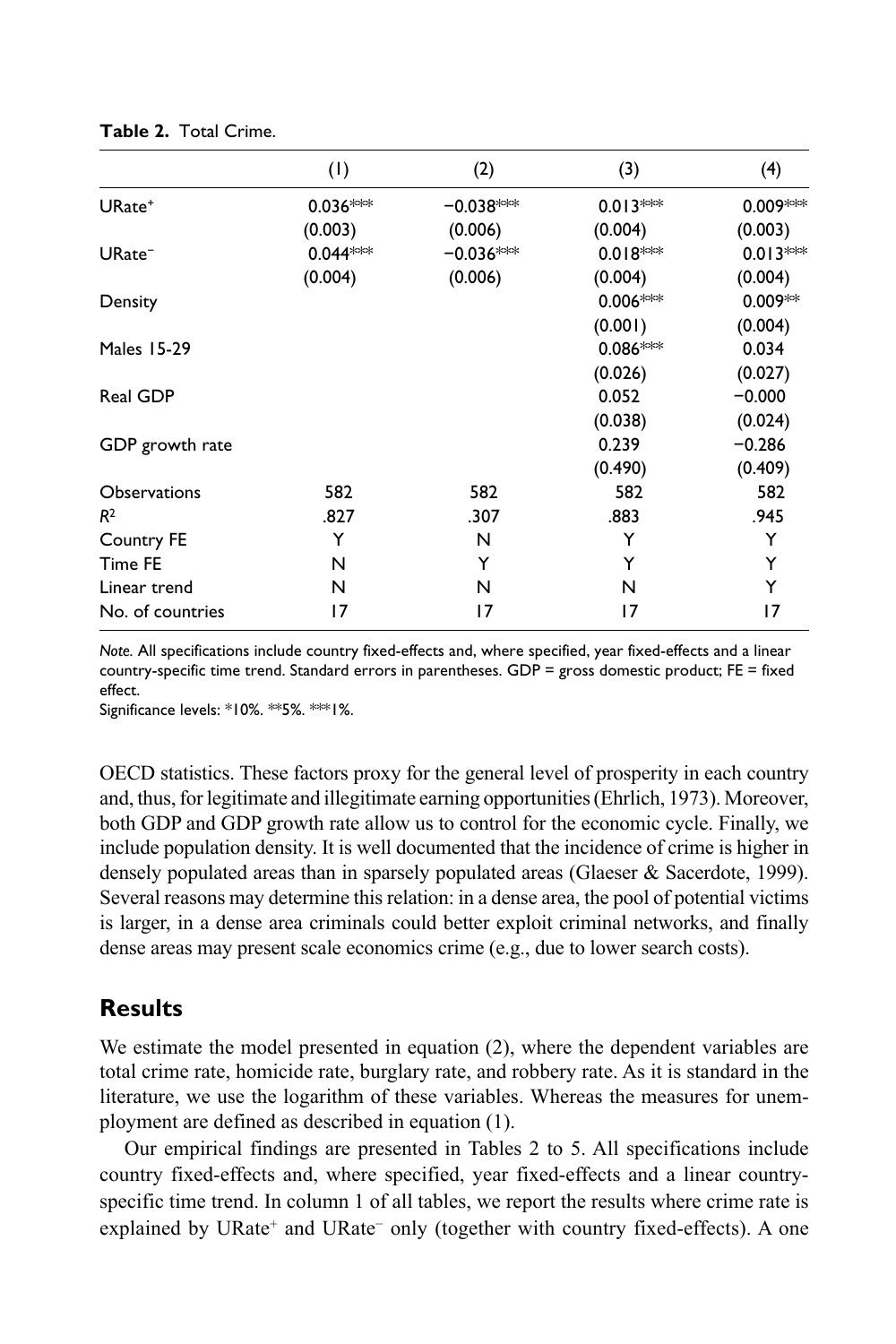|                     | (1)        | (2)      | (3)        | (4)      |
|---------------------|------------|----------|------------|----------|
| $URate+$            | $0.027***$ | $-0.009$ | $0.017***$ | 0.007    |
|                     | (0.004)    | (0.008)  | (0.005)    | (0.004)  |
| $URate^-$           | $0.029***$ | 0.001    | $0.018***$ | 0.007    |
|                     | (0.004)    | (0.009)  | (0.006)    | (0.005)  |
| Density             |            |          | $0.006*$   | 0.010    |
|                     |            |          | (0.003)    | (0.006)  |
| <b>Males 15-29</b>  |            |          | $0.123***$ | $0.065*$ |
|                     |            |          | (0.027)    | (0.034)  |
| Real GDP            |            |          | $-0.026$   | $-0.035$ |
|                     |            |          | (0.049)    | (0.039)  |
| GDP growth rate     |            |          | 0.496      | 0.247    |
|                     |            |          | (0.569)    | (0.497)  |
| <b>Observations</b> | 563        | 563      | 563        | 563      |
| R <sup>2</sup>      | .845       | .120     | .871       | .916     |
| Country FE          | Y          | N        | Y          | Y        |
| Time FE             | N          | Y        | Y          | Y        |
| Linear trend        | N          | N        | N          | Y        |
| No. of countries    | 16         | 16       | 16         | 16       |

**Table 3.** Homicide.

Significance levels: \*10%. \*\*5%. \*\*\*1%.

percentage point increase in unemployment increases total crime by 3.6% and homicide rate by 2.7%, while unemployment does not exert any effect on robbery and burglary rates. On the other side, a one percentage point decrease in the unemployment rate lowers total crime rate by 4.4% and homicide rate by 2.9%. Column 2 is equal to column 1, except for the fact that year fixed-effects instead of country fixedeffects are included. Column 3 includes year and country fixed-effects together with the set of our controls. The inclusion of controls and year dummies determines a substantial reduction of coefficient magnitude for the total crime and homicides, but not for robberies and burglaries. Indeed, a one percentage point increase in unemployment increases total crime by 1.3% and homicide rate by 1.7%, while unemployment does not exert any effect on robbery and burglary rates. On the other side, a one percentage point decrease in unemployment rate lowers total crime and homicide rate by 1.8%. In column 4, where we control for linear country-specific trends, with the exception of total crime rates and robberies, the point estimates are not precisely estimated and smaller in magnitude. However, while this specification is the most robust since it includes country-specific trends, it is quite demanding as also year and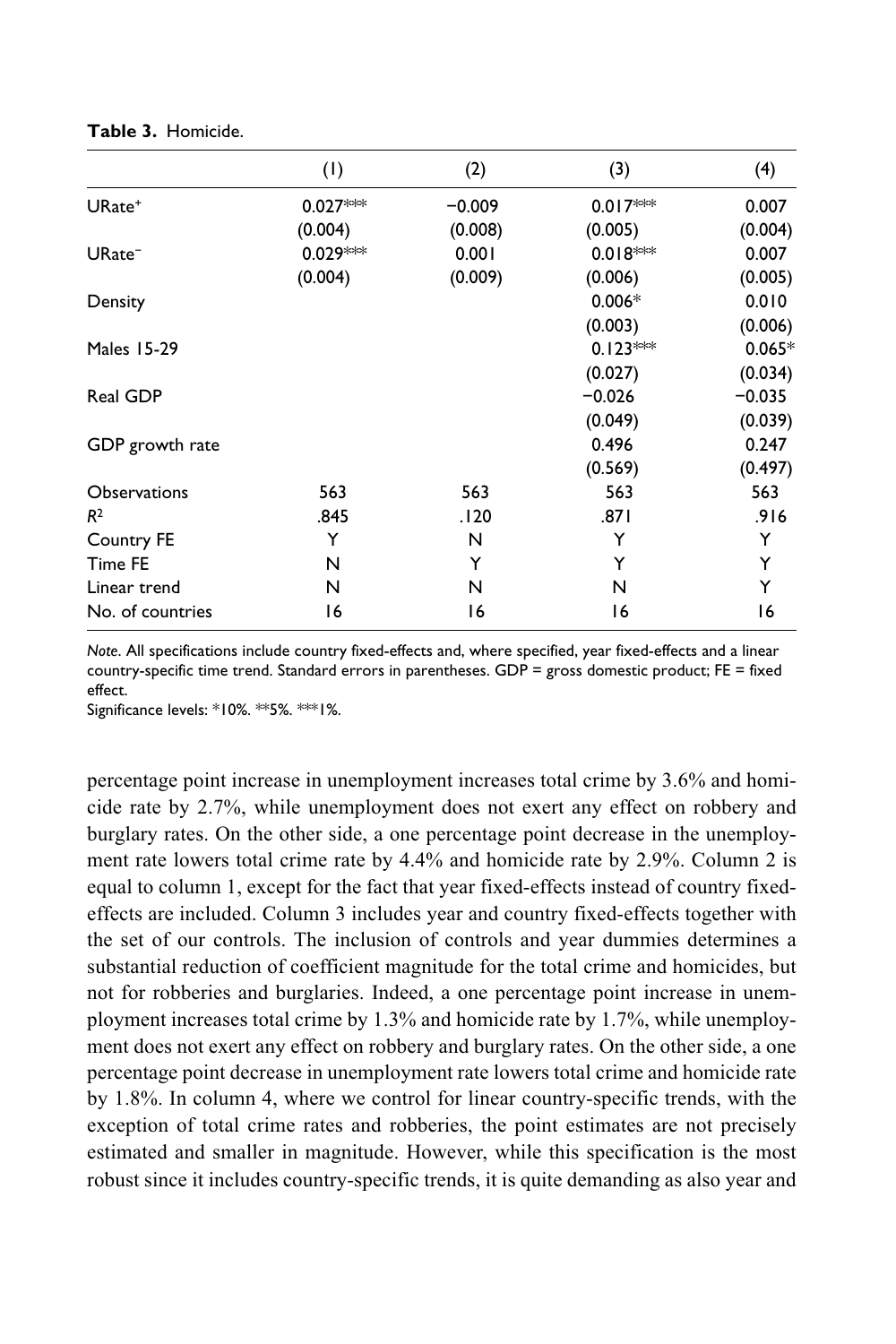|                     | (1)        | (2)     | (3)        | (4)        |
|---------------------|------------|---------|------------|------------|
| URate <sup>+</sup>  | $0.029**$  | 0.004   | $0.038***$ | $0.012*$   |
|                     | (0.013)    | (0.020) | (0.011)    | (0.007)    |
| $URate^-$           | $0.040***$ | 0.016   | $0.044***$ | 0.006      |
|                     | (0.014)    | (0.021) | (0.011)    | (0.008)    |
| Density             |            |         | $-0.004$   | $-0.018$   |
|                     |            |         | (0.005)    | (0.014)    |
| <b>Males 15-29</b>  |            |         | $0.217***$ | $-0.177**$ |
|                     |            |         | (0.071)    | (0.076)    |
| Real GDP            |            |         | 0.078      | 0.017      |
|                     |            |         | (0.089)    | (0.054)    |
| GDP growth rate     |            |         | $-2.396**$ | $-1.428**$ |
|                     |            |         | (0.962)    | (0.551)    |
| <b>Observations</b> | 284        | 284     | 284        | 284        |
| R <sup>2</sup>      | .860       | .140    | .908       | .978       |
| Country FE          | Y          | N       | Y          | Y          |
| Time FE             | N          | Y       | Y          | Y          |
| Linear trend        | N          | N       | N          | Y          |
| No. of countries    | 17         | 17      | 17         | 17         |

**Table 4.** Robbery.

Significance levels: \*10%. \*\*5%. \*\*\*1%.

country effects are included. In fact, genuine variation over time in unemployment rates that was used in the estimations in the previous columns can be absorbed by the state-specific trends.

As for the asymmetric response of crime to unemployment, we do not find any compelling evidence that in fact crime rates react asymmetrically in the way found by Mocan and Bali (2010). If anything, most of the point estimates of the unemployment rates during recoveries are larger than the point estimates during recessions, although the difference is far from being statistically significant. Unfortunately, it is not possible to investigate further the origin of this difference with respect to Mocan and Bali (2010). Admittedly, in their article, a more controlled design with one country and individual level data credibly supports the asymmetric response of crime rates to unemployment.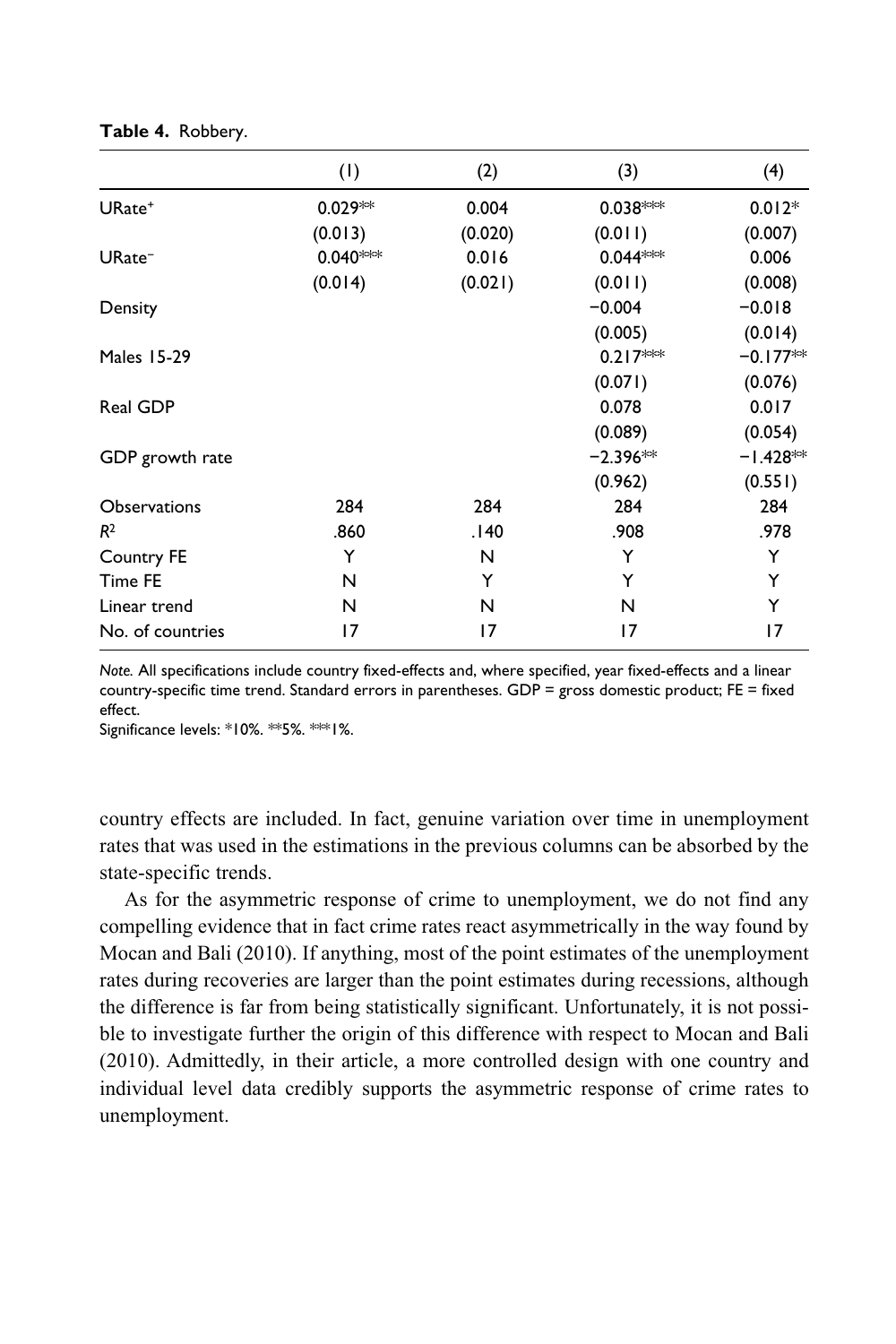|                     | (1)        | (2)         | (3)        | (4)        |
|---------------------|------------|-------------|------------|------------|
| $URate+$            | $0.032***$ | $-0.063***$ | $0.026**$  | 0.004      |
|                     | (0.010)    | (0.013)     | (0.013)    | (0.012)    |
| $URate^-$           | $0.037***$ | $-0.048***$ | $0.028**$  | 0.002      |
|                     | (0.010)    | (0.012)     | (0.012)    | (0.011)    |
| Density             |            |             | $0.012**$  | $-0.050**$ |
|                     |            |             | (0.006)    | (0.020)    |
| <b>Males 15-29</b>  |            |             | $0.237***$ | $-0.097$   |
|                     |            |             | (0.059)    | (0.115)    |
| Real GDP            |            |             | 0.081      | $-0.013$   |
|                     |            |             | (0.087)    | (0.055)    |
| GDP growth rate     |            |             | $-0.188$   | 0.575      |
|                     |            |             | (1.517)    | (1.224)    |
| <b>Observations</b> | 319        | 319         | 319        | 319        |
| R <sup>2</sup>      | .793       | 198.        | .809       | .876       |
| Country FE          | Y          | N           | Y          | Y          |
| Time FE             | N          | Y           | Y          | Y          |
| Linear trend        | N          | N           | N          | Y          |
| No. of countries    | 17         | 17          | 17         | 17         |

**Table 5.** Burglary.

Significance levels: \*10%. \*\*5%. \*\*\*1%.

## **Conclusion**

This article contributes to the literature on the effect of economic conditions on crime by exploiting variations in unemployment rates in a longitudinal data set covering the EU15 countries and Norway, Canada, and the United States from 1970 to 2010. Our results show that unemployment rates have a substantial effect on crime. Our crosscountry approach has the advantage of allowing interesting comparisons between developed countries but admittedly, using aggregate crime rates, we lose within country variation that is useful for the identification and estimation exercise. The lack of variation might partially explain the reduction in the significance of the coefficients of the unemployment variables on robberies and burglaries that are theoretically the kind of crimes more sensible to variations in unemployment rates. Nonetheless, this exercise is useful to have a first overall picture of the effect of economic conditions in a big set of countries. Ideally, future research could investigate these relations more in depth, exploiting both cross- and within-country spatial variations in both crime rates and economic conditions.

According to our estimates, the four percentage points increase in the average unemployment rate between 2008 and 2012 during the great recession translate in an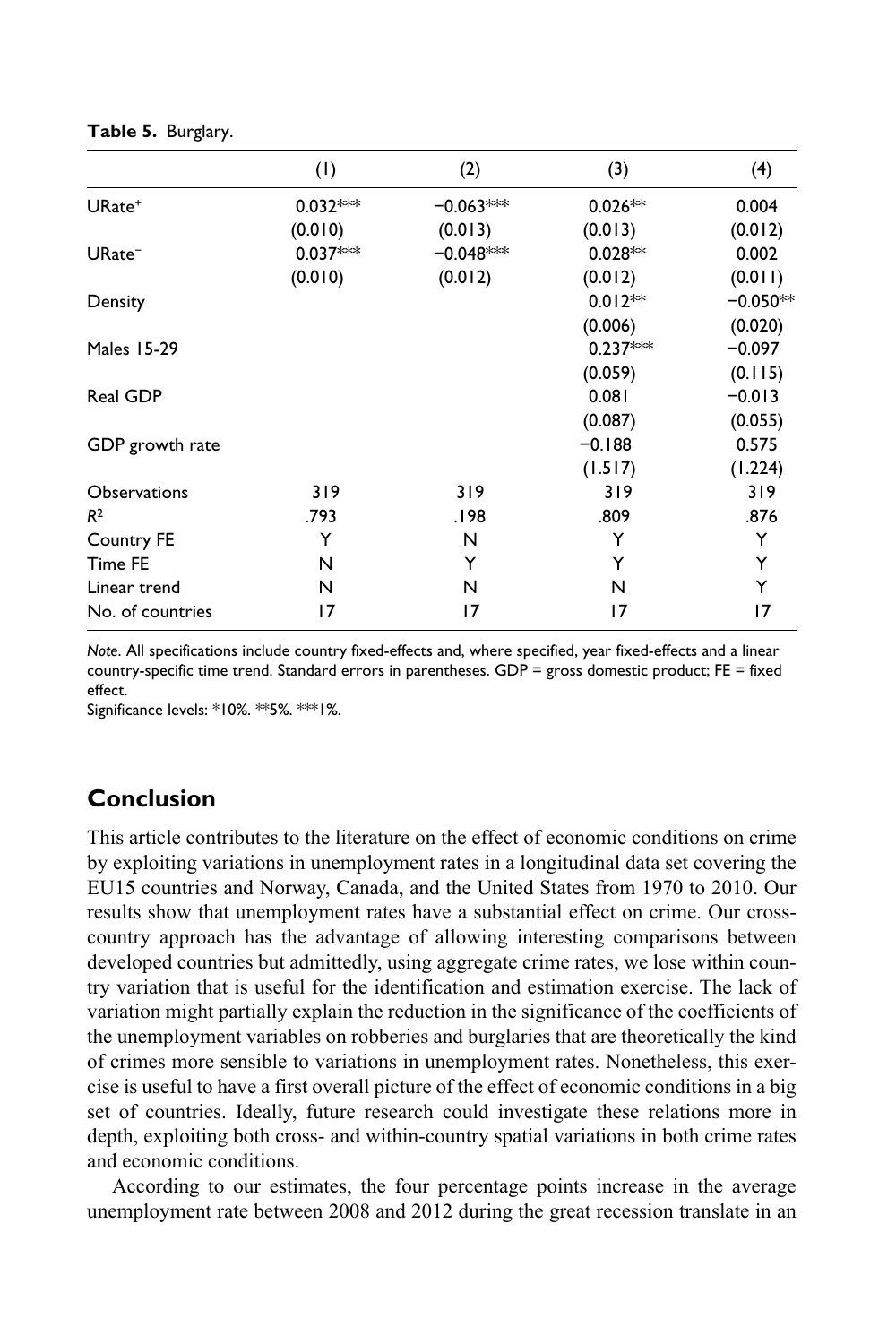average increase in crime rates of 5.2% in the correspondent years. Given the decreasing trend in crime rates (e.g., see Buonanno et al., 2011), we can state that crime would have diminished even more drastically in the absence of the recession. While these estimates are to be taken *cum grano salis* given the methodological limitations, they are useful to assess in a preliminary way the impact of the recent great recession on crime.

#### **Declaration of Conflicting Interests**

The author(s) declared no potential conflicts of interest with respect to the research, authorship, and/or publication of this article.

## **Funding**

The author(s) received no financial support for the research, authorship, and/or publication of this article.

#### **Notes**

- 1. See Buonanno, Drago, Galbiati, and Zanella (2011) web appendix (https://sites.google. com/site/crimeeuropeusreversal/) for a detailed analysis of reporting issues.
- 2. Only Spanish data are drawn from cause of death statistics.
- 3. http://epp.eurostat.ec.europa.eu/portal/page/portal/crime/data/database

#### **References**

- Becker, G. (1968). Crime and punishment: An economic approach. *Journal of Political Economy*, *76*, 169-217.
- Bignon, V., Caroli, E., & Galbiati, R. (2011). *Stealing to survive: Crime and income shocks in 19th century France* [\(PSE Working Papers\). Retrieved from http://www.cepremap.ens.fr/](http://www.cepremap.ens.fr/depot/docweb/docweb1111.pdf) depot/docweb/docweb1111.pdf
- Buonanno, P., Drago, F., Galbiati, R., & Zanella, G. (2011). Crime in Europe and the United States: Dissecting the "reversal of misfortunes." *Economic Policy*, *26*, 347-385.
- Cook, P., & Zarkin, G. (1985). Crime and the business cycle. *Journal of Legal Studies*, *14*, 115-128.
- Drago, F., & Galbiati, R. (2012). Indirect effects of a policy altering criminal behavior: Evidence from the Italian prison experiment. *American Economic Journal: Applied Economics*, *4*, 199-218.
- Ehrlich, I. (1996). Crime, punishment, and the market for offenses. *Journal of Economic Perspectives*, *10*(1), 43-67.
- Ehrlich, I. (1973). Participation in illegitimate activities: A theoretical and empirical investigation. *Journal of Political Economy*, *81*, 521-565.
- Fafchamps, M., & Minten, B. (2006). Crime, transitory poverty, and isolation: Evidence from Madagascar. *Economic Development and Cultural Change*, *54*, 579-603.
- Fougère, D., Kramarz, F., & Pouget, J. (2009). Youth unemployment and crime in France. *Journal of the European Economic Association*, *7*, 909-938.
- Freeman, R. (1996). Why do so many young American men commit crimes and what might we do about it? *Journal of Economic Perspectives*, *10*(1), 25-42.
- Galbiati, R., & Zanella, G. (2012). The tax evasion social multiplier: Evidence from Italy. *Journal of Public Economics*, *96*, 484-495.